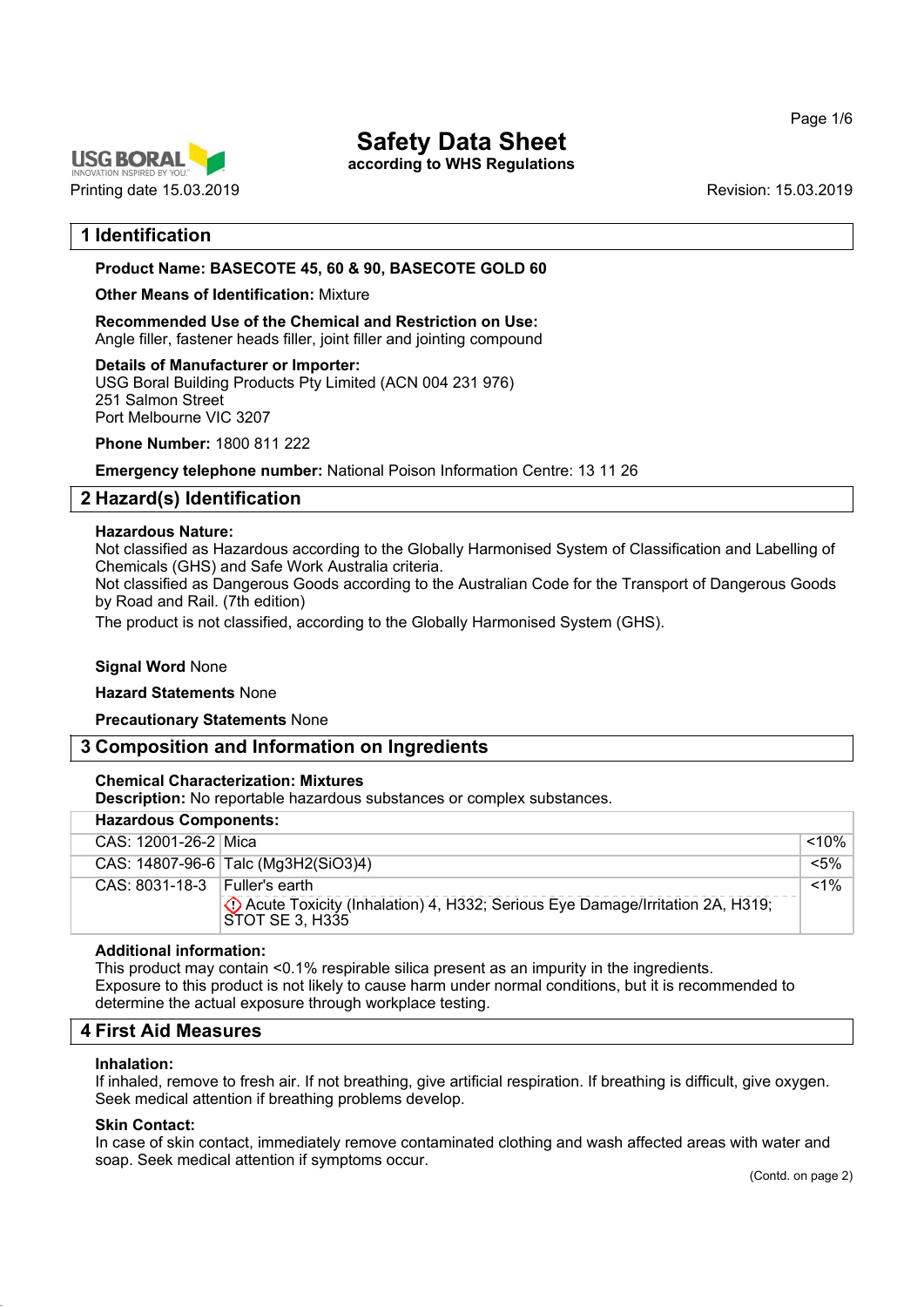**according to WHS Regulations**

Printing date 15.03.2019 **Revision: 15.03.2019** Revision: 15.03.2019

(Contd. of page 1)

#### **Product Name: BASECOTE 45, 60 & 90, BASECOTE GOLD 60**

#### **Eye Contact:**

In case of eye contact, rinse cautiously with running water for at least 15 minutes, or until advised to stop by a Poisons Information Centre or a doctor. Seek medical attention.

#### **Ingestion:**

If swallowed, do not induce vomiting. Do not give anything by mouth to an unconscious person. Seek immediate medical attention.

#### **Symptoms Caused by Exposure:**

Inhalation: May cause mechanical irritation to the respiratory system and mucous membranes. Skin Contact: May cause mechanical skin irritation, redness, pain and rash. Eye Contact: May cause mechanical eye irritation, lachrymation, pain and redness. Ingestion: May cause mechanical irritation to the gastrointestinal system, nausea and vomiting.

### **5 Fire Fighting Measures**

**Suitable Extinguishing Media:** Use fire extinguishing methods suitable to surrounding conditions.

**Specific Hazards Arising from the Chemical:** Non flammable. No fire or explosion hazard exists.

#### **Special Protective Equipment and Precautions for Fire Fighters:**

When fighting a major fire wear self-contained breathing apparatus and protective equipment.

#### **6 Accidental Release Measures**

**Personal Precautions, Protective Equipment and Emergency Procedures:**

Wear approved dust/particulate filter respirator and full protective clothing. Evacuate all non-essential personnel from affected area. Do not breathe dust. Ensure adequate ventilation. Avoid generating dust.

#### **Environmental Precautions:**

In the event of a major spill, prevent spillage from entering drains or water courses.

#### **Methods and Materials for Containment and Cleaning Up:**

Clean the area using an industrial vacuum cleaner. Wet mopping and wiping is acceptable if vacuuming is not workable. Avoid generating dust.

Remove promptly all visible waste materials to avoid being trampled and spread about, place in plastic bags or other containers which prevent fibre and/or dust emission, and dispose of in accordance with local waste disposal authority requirements.

#### **7 Handling and Storage**

#### **Precautions for Safe Handling:**

Use of safe work practices are recommended to avoid eye or skin contact and inhalation of dust.

Care should be taken to minimise dust release when opening boxes or bags. Hand tools should always be used in preference to power tools in any site processing. If power tools are used, these should be fitted with exhaust extraction at the point of dust generation, or other effective local extraction.

Materials should be used and handled in a wet, rather than dry form where workable.

Food, beverages and tobacco products should not be stored or consumed where this material is in use. Always wash hands before smoking, eating, drinking or using the toilet. Wash contaminated clothing and other protective equipment regularly, separate from other laundry to avoid cross-contamination and subsequent skin irritation of non-workers. Provide eyewash fountains and safety showers in close proximity to points of potential exposure.

#### **Conditions for Safe Storage:**

Store in a cool, dry, well ventilated area. Ensure containers are tightly sealed and adequately labelled. Protect from physical damage, heat, sparks, open flames and other ignition sources. Keep away from fluorine, acids, aluminium and ammonium salts.

#### Page 2/6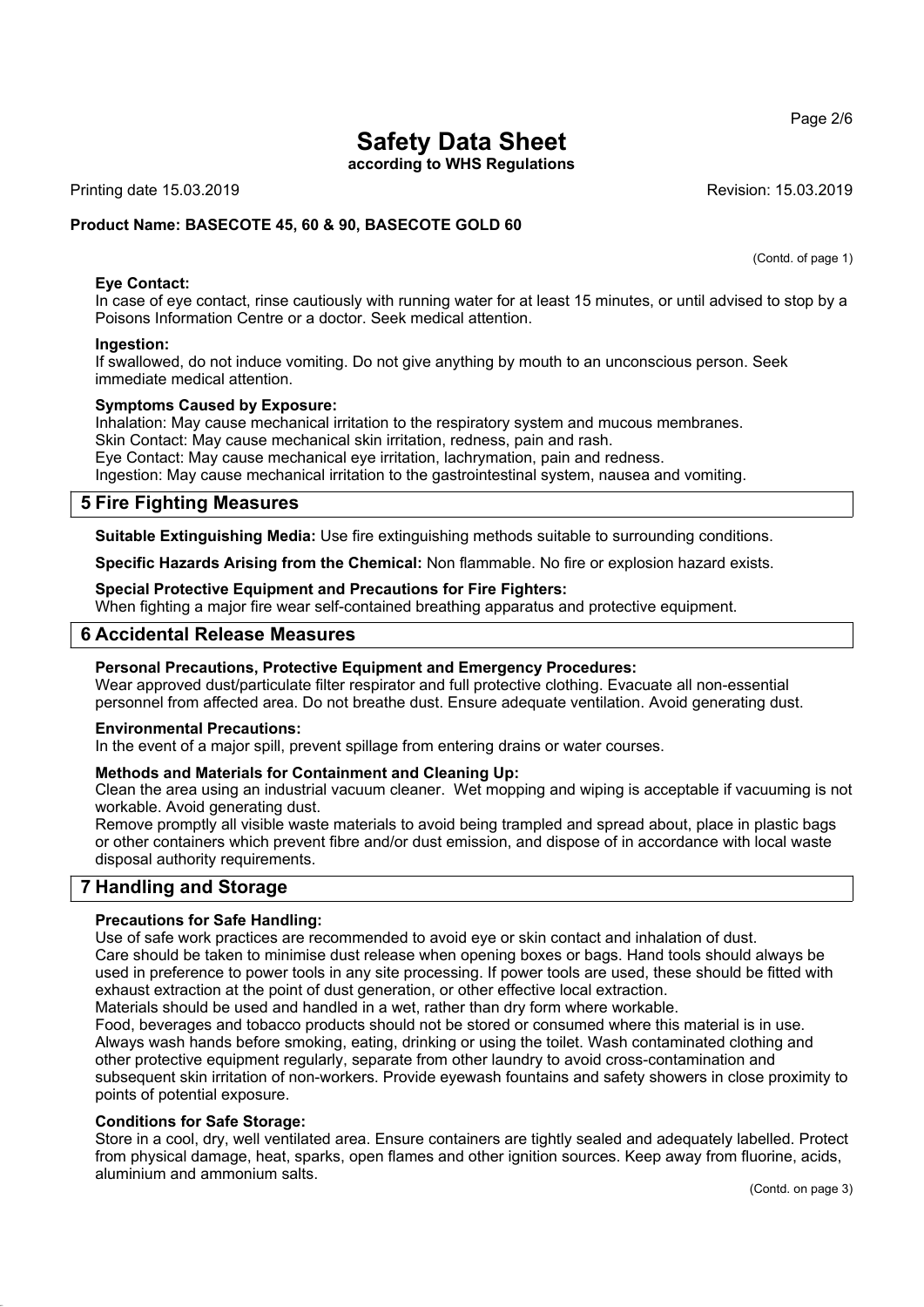**according to WHS Regulations**

Printing date 15.03.2019 **Revision: 15.03.2019** Revision: 15.03.2019

#### **Product Name: BASECOTE 45, 60 & 90, BASECOTE GOLD 60**

(Contd. of page 2)

#### **8 Exposure Controls and Personal Protection**

#### **Exposure Standards:**

**CAS: 12001-26-2 Mica**

NES TWA: 2.5 mg/m³

#### **CAS: 14807-96-6 Talc (Mg3H2(SiO3)4)**

 $NES$  TWA: 2.5 mg/m<sup>3</sup>

#### **Engineering Controls:**

Provide sufficient mechanical (general and/or local exhaust) ventilation to maintain exposure below the limits.

#### **Respiratory Protection:**

Where an inhalation risk exists, wear a Class P1 (particulate) respirator. At high dust levels, wear a powered air purifying respirator (PAPR) with Class P3 (Particulate) filter or an air-line respirator or a full-face Class P3 (particulate) respirator. See Australian/New Zealand Standards AS/NZS 1715 and 1716 for more information.

#### **Skin Protection:**

Leather/pigskin, PVC or rubber gloves. See Australian/New Zealand Standard AS/NZS 2161 for more information. When selecting hand protection, the product should comply with relevant performance criteria. For example, gloves should meet a suitable level of abrasion resistance to provide protection against hazards of a workplace.

Occupational protective clothing (depending on conditions in which it has to be used, in particular as regards the period for which it is worn, which shall be determined on the basis of the seriousness of the risk, the frequency of exposure to the risk, the characteristics of the workstation of each worker and the performance of the protective clothing). See Australian/New Zealand Standard AS/NZS 4501 for more information.

#### **Eye and Face Protection:**

Eye and face protectors for protection against dust. See Australian/New Zealand Standard AS/NZS 1337 for more information.

#### **9 Physical and Chemical Properties**

| Appearance:                                                   |                           |
|---------------------------------------------------------------|---------------------------|
| Form:                                                         | Powder                    |
| Colour:                                                       | Off-white                 |
| Odour:                                                        | Slight odour              |
| <b>Odour Threshold:</b>                                       | No information available  |
| pH-Value:                                                     | 7.0 - 8.0                 |
| <b>Melting point/freezing point:</b>                          | No information available  |
| Initial Boiling Point/Boiling Range: No information available |                           |
| <b>Flash Point:</b>                                           | Not applicable            |
| Flammability:                                                 | Product is not flammable. |
| <b>Auto-ignition Temperature:</b>                             | No information available  |
| <b>Decomposition Temperature:</b>                             | No information available  |
| <b>Explosion Limits:</b>                                      |                           |
| Lower:                                                        | Not applicable            |
| Upper:                                                        | Not applicable            |
| <b>Vapour Pressure:</b>                                       | No information available  |
| <b>Relative Density:</b>                                      | $2.5 - 2.6$               |
| <b>Vapour Density:</b>                                        | No information available  |
| <b>Evaporation Rate:</b>                                      | No information available  |
| <b>Solubility in Water:</b>                                   | $0.2\%$                   |
|                                                               |                           |

(Contd. on page 4)

Page 3/6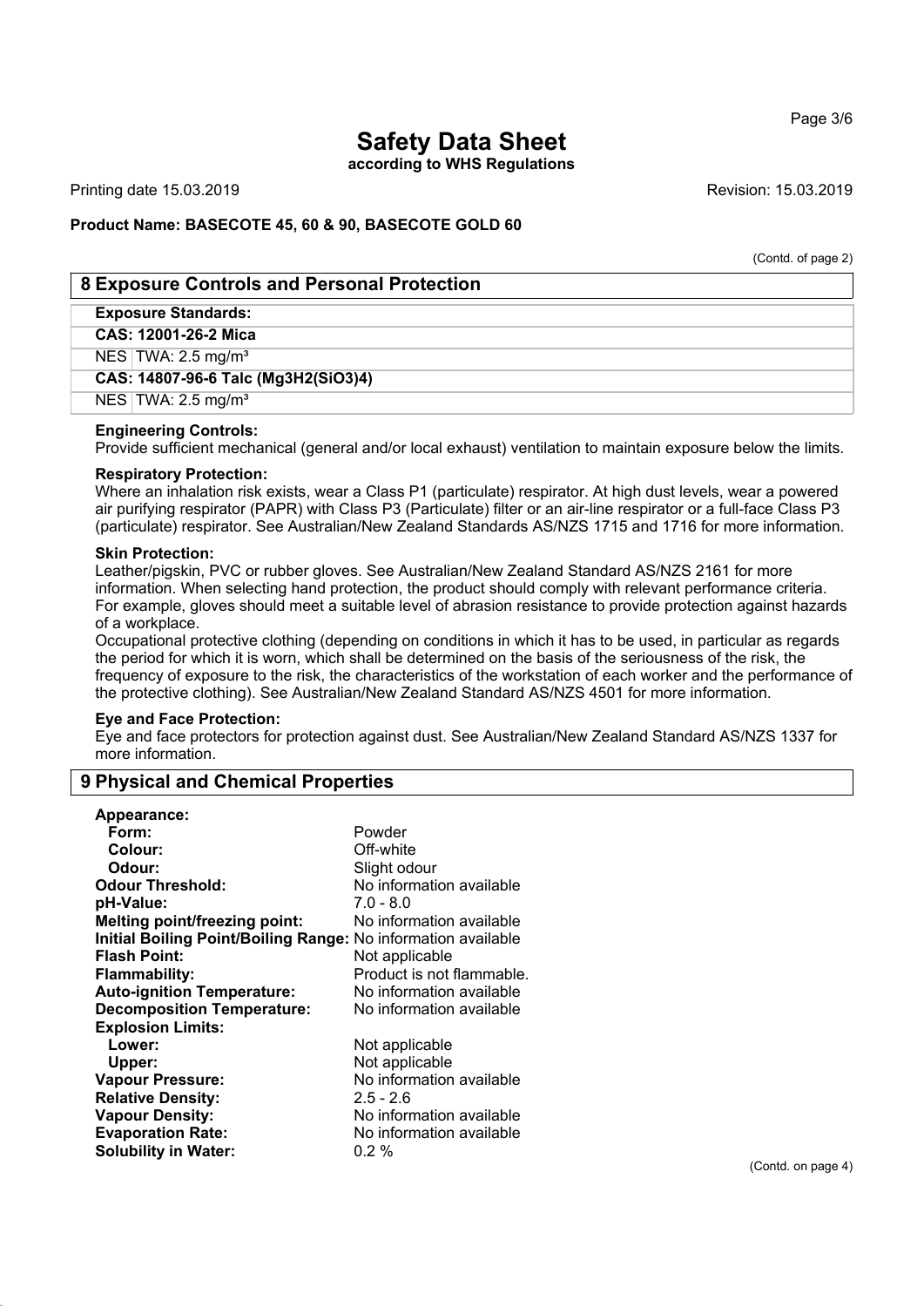**according to WHS Regulations**

Printing date 15.03.2019 Revision: 15.03.2019

**Product Name: BASECOTE 45, 60 & 90, BASECOTE GOLD 60**

(Contd. of page 3)

### **10 Stability and Reactivity**

**Possibility of Hazardous Reactions:** Hazardous polymerisation will not occur.

**Chemical Stability:** Stable at ambient temperature and under normal conditions of use.

**Conditions to Avoid:** Heat, sparks, open flames and other sources of ignition.

**Incompatible Materials:** Acids (e.g. nitric acid), fluorine, aluminium (hot) and ammonium salts.

**Hazardous Decomposition Products:** May evolve toxic gases if heated to decomposition.

### **11 Toxicological Information**

| <b>Toxicity:</b>                                                       |           |                                                                           |
|------------------------------------------------------------------------|-----------|---------------------------------------------------------------------------|
| LD <sub>50</sub> /LC <sub>50</sub> Values Relevant for Classification: |           |                                                                           |
| CAS: 14807-96-6 Talc (Mg3H2(SiO3)4)                                    |           |                                                                           |
|                                                                        |           | Inhalation $TCLo$ 18 mg/m <sup>3</sup> /6hour/2years (rat) (intermittent) |
| CAS: 9002-89-5 Ethanol, homopolymer                                    |           |                                                                           |
| Oral                                                                   |           | $LD_{50}$   14700 mg/kg (mouse)                                           |
| <b>CAS: 1317-65-3 Limestone</b>                                        |           |                                                                           |
| Oral                                                                   | $LD_{50}$ | $\vert 6450 \rangle$ mg/kg (rat)                                          |

#### **Acute Health Effects**

**Inhalation:** May cause mechanical irritation to the respiratory system and mucous membranes. **Skin:** May cause mechanical skin irritation, redness, pain and rash.

**Eye:** May cause mechanical eye irritation, lachrymation, pain and redness.

**Ingestion:** May cause mechanical irritation to the gastrointestinal system, nausea and vomiting.

**Skin Corrosion / Irritation:** Based on classification principles, the classification criteria are not met.

**Serious Eye Damage / Irritation:** Based on classification principles, the classification criteria are not met.

**Respiratory or Skin Sensitisation:** Based on classification principles, the classification criteria are not met.

**Germ Cell Mutagenicity:** Based on classification principles, the classification criteria are not met.

#### **Carcinogenicity:**

Talc not containing asbestos or asbestiform fibres and polyvinyl alcohol are classified by IARC as Group 3 - Not classifiable as to its carcinogenicity to humans.

**Reproductive Toxicity:** Based on classification principles, the classification criteria are not met.

**Specific Target Organ Toxicity (STOT) - Single Exposure:** Based on classification principles, the classification criteria are not met.

**Specific Target Organ Toxicity (STOT) - Repeated Exposure:** Based on classification principles, the classification criteria are not met.

**Aspiration Hazard:** Based on classification principles, the classification criteria are not met.

**Chronic Health Effects:** No information available

**Existing Conditions Aggravated by Exposure:** No information available

**Additional toxicological information:** No information available

(Contd. on page 5)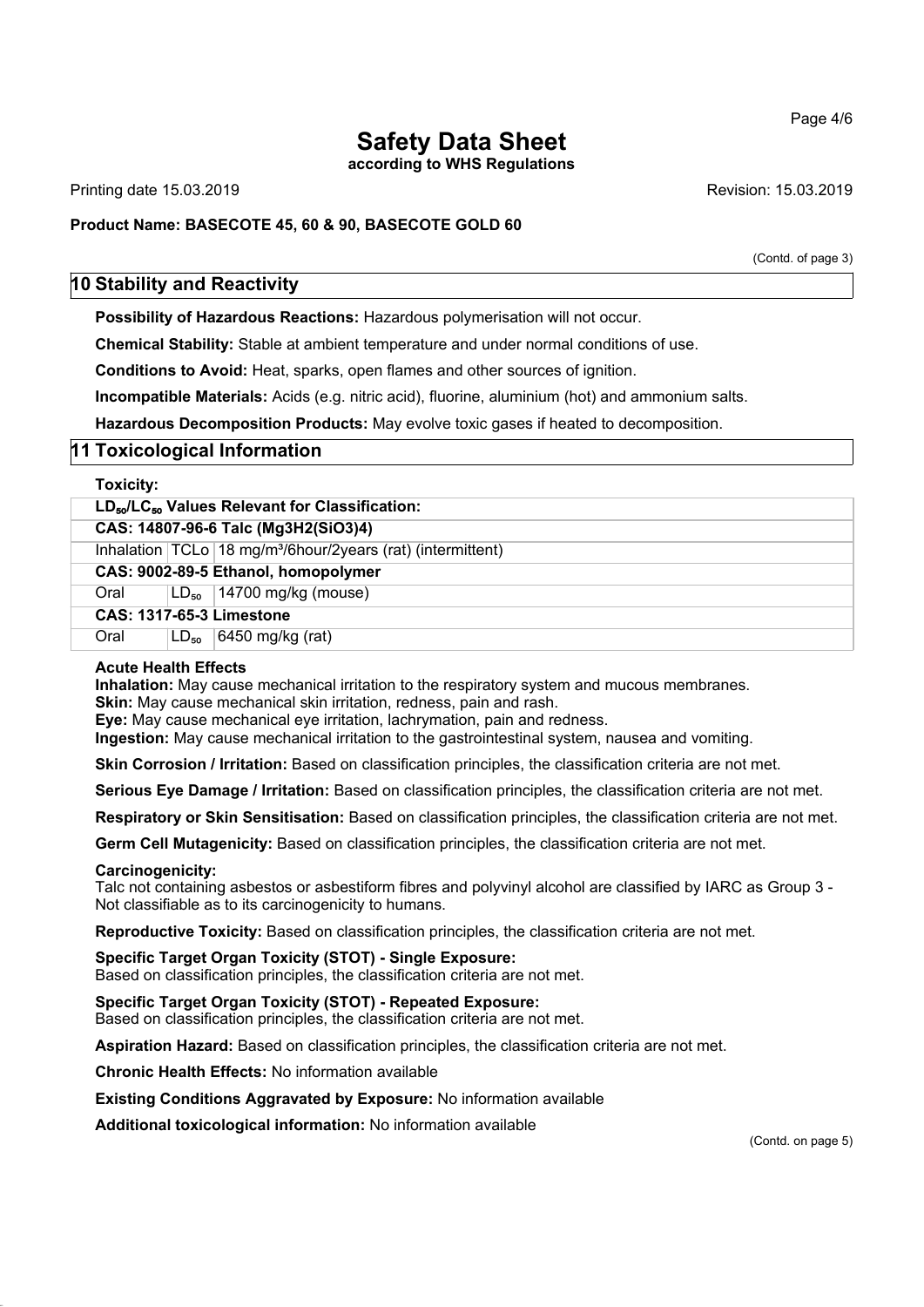**according to WHS Regulations**

Printing date 15.03.2019 **Revision: 15.03.2019** Revision: 15.03.2019

**Product Name: BASECOTE 45, 60 & 90, BASECOTE GOLD 60**

(Contd. of page 4)

## **12 Ecological Information**

#### **Ecotoxicity:**

Calcium carbonate occurs naturally in a wide variety of substances including limestone, marble and egg shells. It is not anticipated to cause adverse environmental effects.

**Aquatic toxicity:** No information available

**Persistence and Degradability:** No information available

**Bioaccumulative Potential:** No information available

**Mobility in Soil:** No information available **Other adverse effects:** No further relevant information available.

#### **13 Disposal Considerations**

**Disposal Methods and Containers:** Dispose according to applicable local and state government regulations.

**Special Precautions for Landfill or Incineration:**

Please consult your state Land Waste Management Authority for more information.

#### **14 Transport Information**

**UN Number** Not regulated

**Proper Shipping Name** Not regulated

**Dangerous Goods Class** Not regulated

**Packing Group:** Not regulated

### **15 Regulatory Information**

| <b>Australian Inventory of Chemical Substances:</b> |                                             |  |
|-----------------------------------------------------|---------------------------------------------|--|
|                                                     | CAS: 10034-76-1 Calcium sulfate hemihydrate |  |
| $CAS: 1317-65-3$ Limestone                          |                                             |  |
| CAS: 12001-26-2 Mica                                |                                             |  |
|                                                     | CAS: 14807-96-6 Talc (Mg3H2(SiO3)4)         |  |
|                                                     | CAS: 9002-89-5   Ethanol, homopolymer       |  |
| $CAS: 8031-18-3$   Fuller's earth                   |                                             |  |
|                                                     | CAS: 10101-41-4 Calcium sulfate, dihydrate  |  |
| CAS: 14808-60-7 Quartz (SiO2)                       |                                             |  |

**Standard for the Uniform Scheduling of Drugs and Poisons (SUSMP) - Poison Schedule:** Not a scheduled poison.

#### **16 Other Information**

#### **Date of Preparation or Last Revision:** 15.03.2019

**Prepared by: MSDS.COM.AU Pty Ltd www.msds.com.au** 

#### **Abbreviations and acronyms:**

GHS: Globally Harmonised System of Classification and Labelling of Chemicals

CAS: Chemical Abstracts Service (division of the American Chemical Society)

IARC: International Agency for Research on Cancer STEL: Short Term Exposure Limit

Page 5/6